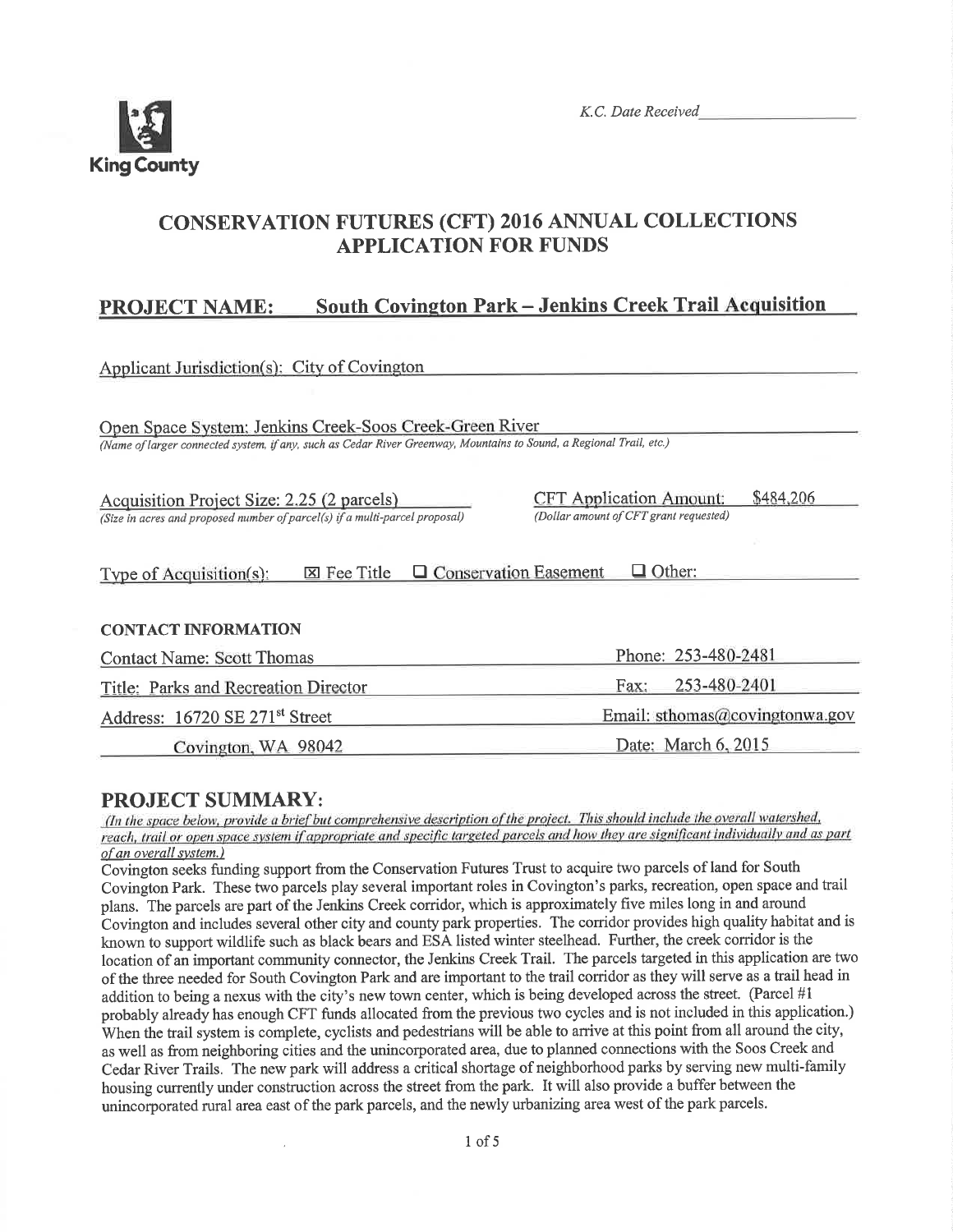#### 1. OPEN SPACE RESOURCES

Please review the attached evaluation criteria. For the **proposed acquisition parcel(s)**, please mark those criteria that apply and thoroughly, yet succinctly, describe in the space below how the proposed acquisition satisfies each marked criteria. Please clearly describe how these criteria might be met at a landscape level, and how they apply to individual parcels. If restoration is part of the plan, please briefly describe the current condition and the hoped for restored condition that is the goal of the acquisition.

- 
- $\overline{\boxtimes}$  A. Wildlife habitat or rare plant reserve<br>  $\overline{\boxtimes}$  E. Historic/cultural resources<br>  $\overline{\boxtimes}$  F. Urban passive-use natural area/greenbelt  $\boxtimes$  B. Salmon habitat and aquatic resources  $\boxtimes$  C. Scenic resources
- 
- 
- 
- 
- E C. Scenic resources example and E G. Park/open space or natural corridor addition<br>
E D. Community separator E G. Rassive recreation opportunity/unmet needs
	- $\boxtimes$  H. Passive recreation opportunity/unmet needs

Wildlife Habitat - This property is part of the Jenkins Creek corridor, which extends for approximately 5 miles in and around Covington. The parcels are part of a 62-acre class 2 wetland that occupies much of the stream corridor between Covington Way and Highway 516. The stream channel actively moves around within the wetland corridor, providing a large diversity of habitats. The bulk of the forested stream corridor was present in the 1936 photos of the area, indicating that most of the forested wetland is in a mature and relatively natural condition. This stream supports Coho and Chinook salmon and Steelhead, as well as Western Pearlshell mussels. The densely wooded corridor supports mammals such as black bear, bobcat, deer and coyote, and birds such as Northern Goshawk, Bald Eagle, Pileated'Woodpecker, Wood Duck, Great Blue Heron, Goldfinch and hummingbirds. As recently as 2005, an eagle was nesting within the wetland, just north of one of the target parcels.

Salmon Habitat and Aquatic Resources - Jenkins Creek is a tributary to Soos Creek and the Green River, and is upstream from the state's Soos Creek Salmon Hatchery. This portion of Jenkins Creek is known to support Western Pearlshell mussels and provide juvenile rearing habitat for Coho salmon and ESA listed winter Steelhead. It likely provides rearing habitat for ESA listed Chinook salmon as well, but their distribution in this stream system has not been actively studied. Jenkins Creek is identified in the WRIA 9 plan for preservation and restoration of existing rearing and spawning habitats and preserving forest cover throughout the basin. The parcels provide shade to help cool stream water temperature and converting residential lawns to native vegetation will help to address temperature TMDL pollution concerns. This property will be accessible by bicycle path and is adjacent to Covington's developing new town center and thus will provide a high level of appropriate public access for viewing salmon and other wildlife and educational opportunities.

Scenic Resources – The stream corridor and this property are natural scenic resources that will become even more important in the future. Currently this area of the city is low density residential development, but was recently up-zoned to allow for mixed commercial-residential development. The city is actively in the process of developing a new town center, including <sup>a</sup> new Town Center Park, across the street to the west of the stream corridor and the proposed acquisition. Protecting the three parcels proposed for acquisition will preserve scenic views from the new Town Center Park and improve the current scenic resource which will become even more important as the area north, south and west of it becomes more urbanized and developed.

Community Separator - This property is part of a greenbelt that helps define King County's regional character. The east edge of this property is also the city limit and the urban growth boundary line. For a little over a mile, the Jenkins Creek corridor defines the edge of the urban/rural boundary. At the location of the proposed purchase the corridor separates the urban look and feel of the new town center from the rural area of unincorporated King County.

Urban Passive-Use Natural Area/Greenbelt – The property itself is part of a larger system of undeveloped, natural land area that is currently used as a wildlife corridor and in the future will be used for the Jenkins Creek Trail corridor. The two parcels targeted in this application total 2.25 acres. Including the parcel currently being acquired, the park will be 5.65 acres. The Jenkins Creek corridor within and near Covington is over 24 acres, in addition to the adjacent 62 acre class 2 wetland mentioned above.

Passive Recreation Opportunity/Unmet Needs - Acquiring this park creates passive recreation opportunities such as bicycle riding, walking, picnicking, playground use, and wildlife and salmon viewing, as part of the Jenkins Creek Trail and South Covington Park, Covington's Comprehensive Plan identifies a need to purchase and develop 6.6 acres of park space to meet the needs of the rapidly growing neighborhood, as well as nine miles of trail to meet a citywide need. Development of South Covington Park will meet 85%o of the need for this neighborhood and provide a critical portion of the Jenkins Creek Trail. This park will serve the adjacent downtown residential housing, as well as the rest of the city and regional visitors that will utilize the town center. The property also provides one of the few opportunities for the city to provide public access to a Shoreline of the State as called for in the city's Shoreline Master Plan.

Q:\Parks and Recreation\800 Capital Development Projects\Town Center-South Covington Parks\SoCo CFT Grants\CFT Application, SoCo-ICT, 2015\2015 Conservation Futures Application 2015-3-9.docx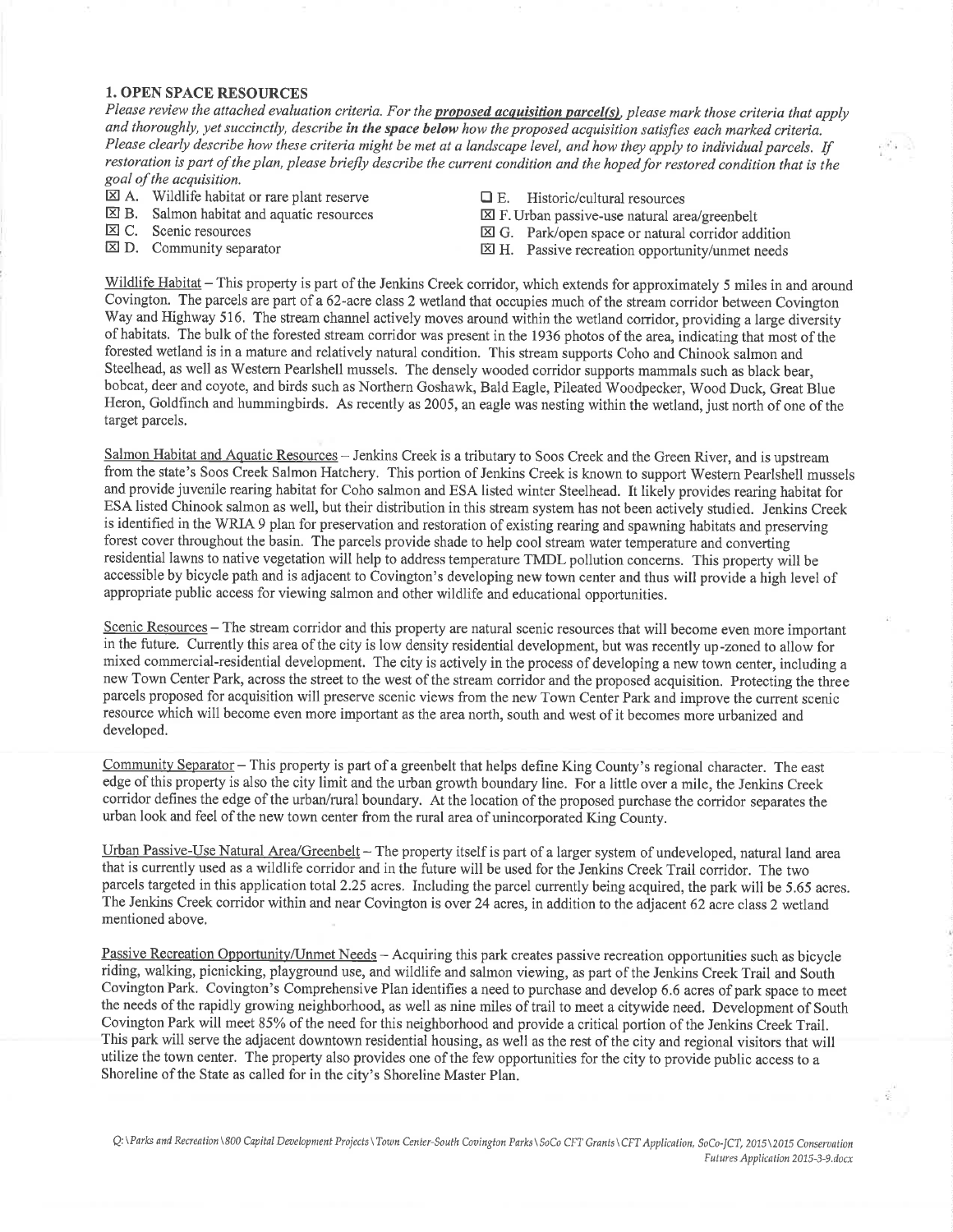## 2. ADDITIONAL FACTORS

For the **proposed acquisition parcel(s)**, please mark all criteria that apply and thoroughly, yet succinctly, describe in the space below how the proposed acquisition satisfies each marked criteria.

- $\boxtimes$  A. Educational/interpretive opportunity
- $\boxtimes$  B. Threat of loss of open space resources
- $\boxtimes$  C. Ownership complexity/willing seller(s)/ownership interest proposed
- $\boxtimes$  D. Partnerships Describe any public or private partnerships that will enhance this project
- $\boxtimes$  E. Is the property identified in an adopted park, open space, comprehensive, or community plan?
- E F. Transferable Development Credits (TDC) participation

Educational/Interpretive Opportunity - Due to its location on a community trail and across the street from the new town center and Town Center Park we have a unique opportunity to provide a high level of appropriate public access to the shoreline for salmon habitat and wildlife viewing. The interpretive program being developed for Covington Community Park will be expanded and used on the Jenkins Creek Trail and at South Covington Park, providing excellent access by city residents, groups and individuals from throughout the region that will be arriving at the town center via Jenkins Creek Trail.

Threat of Loss of Open Space Resources - This area of the city was recently up-zoned from low density residential to mixed use residential-commercial. The city is actively pursuing development of the new town center across the street. New commercial buildings and businesses have recently been built and opened nearby. A 352 unit, 5-6 story apartrnent complex is currently under construction across the street. Fortunately, the target parcels do not currently have development proposals, but the land owners tell us they are frequently approached by realtors asking if they want to sell their property for commercial development. All three landowners prefer to sell to the city, but we must act before they run out of patience.

Feasibility – This application focuses on parcels #2 and #3 for fee simple acquisition from willing sellers. South Covington Park has been listed in the parks capital improvement program and comprehensive plan for a decade. These planning documents have been reviewed and updated numerous times and there is wide community support for acquiring trail right of way for the Jenkins Creek Trail and property for South Covington Park. The city has already completed due diligence on all three parcels needed for the park, including environmental studies and appraisals. Note: our previous applications focused on parcel #1. That parcel has received its maximum funding from CFT, and is expected to be acquired later this year.

Partnerships – The city is committed to stewardship of the property and public education programming. We actively coordinate and cooperate with the Middle Green River Coalition at Covington's Cedar Creek Park and Covington Community Park. Both organizations seek additional opportunities to partner on stewardship and public education efforts but currently there are no plans in place for these parcels.

#### Identified in Plans -

South Covington Park is identified in the following plans:

- . Parks Capital Improvement Program, 2006 (#1019)
- Parks, Recreation and Open Space Plan (PROS) Plan, 2010 (NH-2, Map 8 Potential Acquisition Areas; Table 21  $-6$  Year CIP)
- . Comprehensive Plan, 2010 (Ch. 6 Parks and Recreation Element, Figure 6.3, p.29; Ch. 10 Capital Facilities Element, p. 11)

#### Jenkins Creek Trail is identified in the following plans:

- . Parks Capital Improvement Program, 2006 (#1087)
- Parks, Recreation and Open Space Plan (PROS) Plan, 2010 (Map 9 Proposed Trails and Bikeways; Table 21 6 Year CIP)
- . Comprehensive Plan, 2010 (Ch, 6 Parks and Recreation Element, Figure 6,3,p.29; Ch. 10 Capital Facilities Element, p. 1l)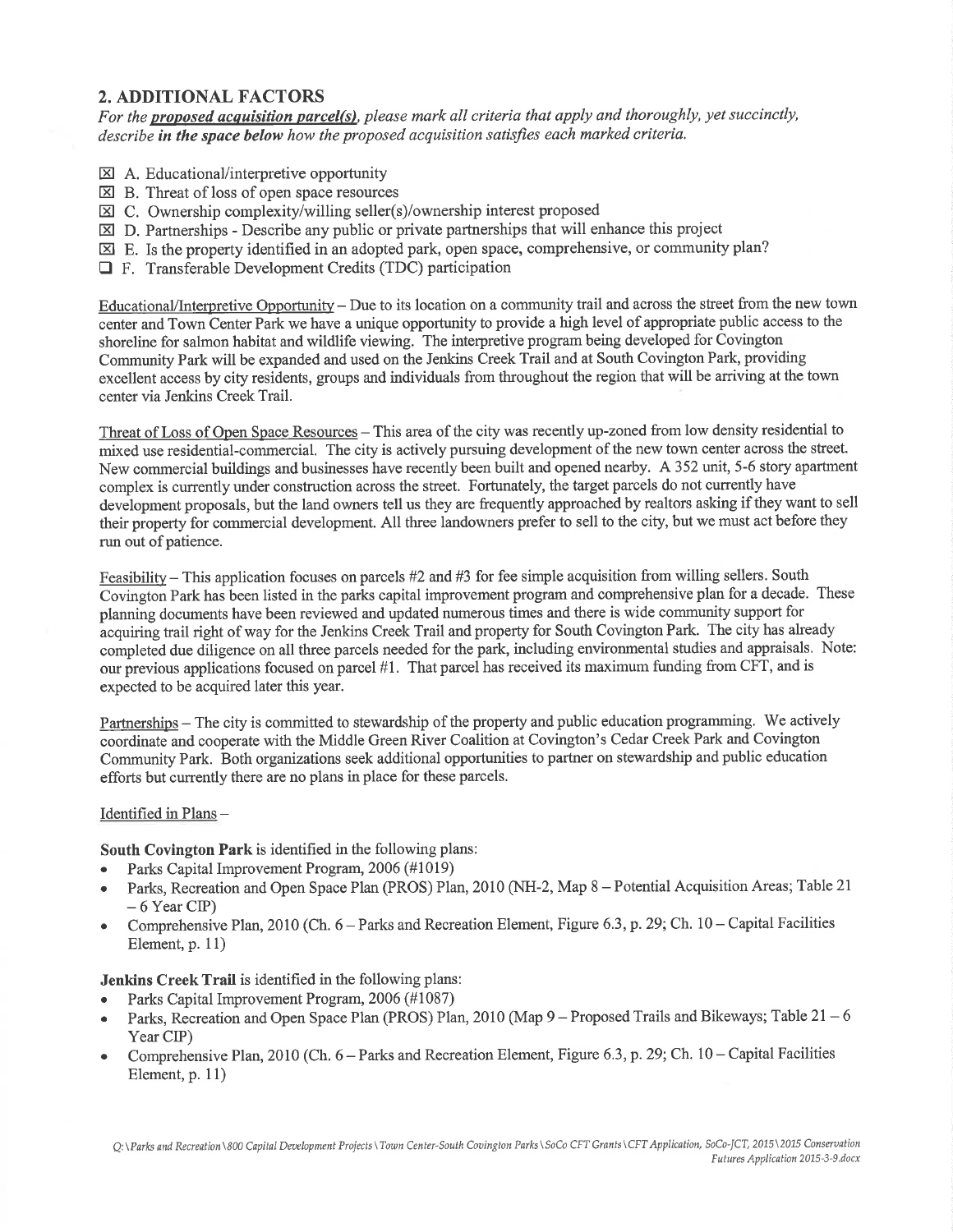#### 3. STEWARDSHIP AND MAINTENANCE

How will the property be stewarded and maintained? Does the property lend itself to volunteer stewardship opportunities? How will ongoing stewardship and maintenance efforts befunded?

The city is committed to the ongoing stewardship of all the park parcels. They will become South Covington Park and a portion of the Jenkins Creek Trail, both of which will be part of the city's routine park maintenance and funded in the Parks Fund. The eastern portion of the property and stream corridor lend themselves to volunteer stewardship. The city currently partners with the Middle Green River Coalition in other parks and we anticipate working with them in this park, but we do not yet have scope of work or agreement for South Covington Park.

#### 4. PROJECT BUDGET

| 1) TOTAL CFT APPLICATION AMOUNT <sup>a</sup> | <b>CFT: \$484,206</b> |
|----------------------------------------------|-----------------------|
| 2) TOTAL PEL APPLICATION AMOUNT <sup>b</sup> | PEL:                  |

 $^a$ Allowable CFT acquisition costs (Ordinance 14714): The disbursement of funds shall be made only for capital project expenditures that include costs of acquiring real property, including interests in real property, and the following costs: the cost of related relocation of eligible occupants, cost of appraisal, cost of appraisal review, costs of title insurance, closing costs, pro rata real estate taxes, recording fees, compensating tax, hazardous waste substances reports, directly related staff costs and related legal and administrative costs, but shall not include the cost of preparing applications for conservation futures funds.<br> ${}^{b}$ King County projects only, if applicable.

#### Estimation of property value:

Briefly note how land values have been estimated (i.e., appraisal, property tax assessment, asking price, letter of value or other means).

Property values were established by appraisal in June 2014. An appraisal review and environmental studies have already been completed.

| <b>PROJECT COSTS</b> (Parcels #2 and #3)               | <b>ESTIMATED DOLLAR AMOUNT OR RANGE</b> |
|--------------------------------------------------------|-----------------------------------------|
| Total property interest value                          | \$855,000                               |
| Title and appraisal work                               | \$11,500                                |
| Closing, fees, taxes                                   | \$91,913                                |
| Relocation                                             |                                         |
| Hazardous waste reports                                | 10,000                                  |
| Directly related staff, administration and legal costs |                                         |
| <b>Total Project Costs (CFT and Other Funds)</b>       | \$968,413                               |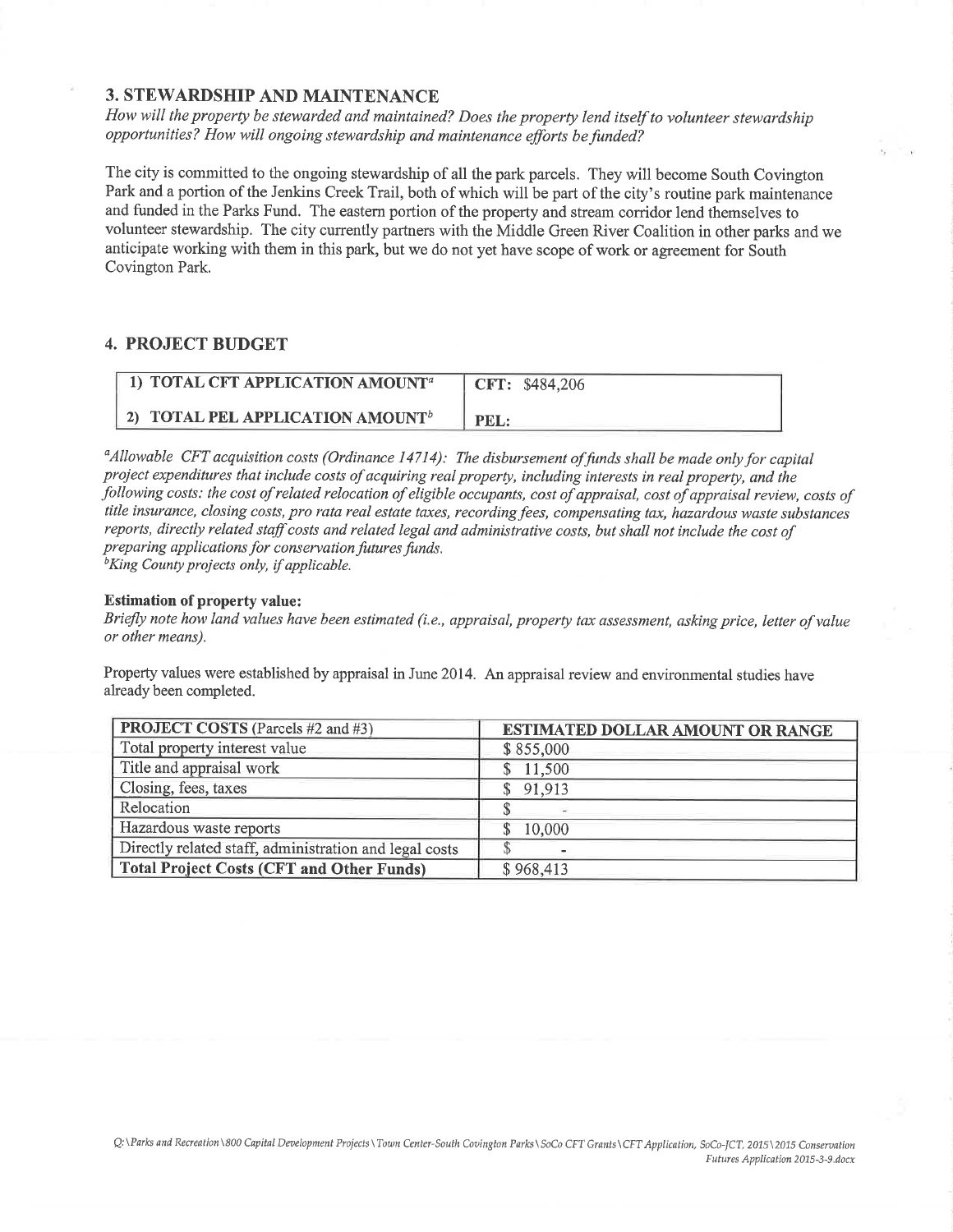| <b>MATCHING FUNDS: Existing Sources</b><br>(CFT can only provide a maximum of 50% of anticipated<br>project costs)            | <b>DATE</b><br>(Expended or Committed)         | <b>DOLLAR AMOUNT</b><br>(Expended or Committed)  |
|-------------------------------------------------------------------------------------------------------------------------------|------------------------------------------------|--------------------------------------------------|
|                                                                                                                               |                                                |                                                  |
| <b>Total CFT Funds Previously Received</b><br>This Project (South Covington Park, Parcel #1)                                  | Nov $2013$ – Committed<br>Nov 2014 – Committed | $$200,000 - Committee$<br>$$450,000 - Committee$ |
| <b>Total Matching Funds and Past CFT Funds</b><br>Currently Identified (RCO Grant for Parcel #1)                              | July 2015 – Anticipated                        | $$558,519 - Anticipated$                         |
| <b>Unidentified Remaining Match Need</b><br><b>Currently estimated need for South Covington Park</b><br>parcels $#2$ and $#3$ | July 2017 – Anticipated                        | $$484,206 - Anticipated$                         |

# Unidentified remaining match need: What funds are anticipated and what is the time frame?

Please briefly discuss how the unidentified remaining match need above will be met.

The city will apply to the Washington State Recreation and Conservation Office (RCO) in 2016 for an acquisition grant of \$484,206. If successful, funds will be available in 2017. If both applications are fully funded this should be sufficient to complete acquisition. Other possible sources of funding include: legislative appropriation, future King County Park Levy, KCD jurisdiction and competitive funds, and city surface water management funds. In addition, the city is exploring partnering with WRIA-9 and the Middle Green River Coalition to restore the salmon habitat on these parcels where they abut Jenkins Creek.

Note: the city has already reached concept level agreement with Liz Johnston, Conservation Director at Forterra, that Forterra would purchase and hold the property if the sellers wanted to act before the city could line up all the funding.

## 5. IN-KIND CONTRIBUTIONS FROM PARTNERSHIPS

| <b>Brief Activity</b><br><b>Description</b> | <b>Dollar Value of</b><br><b>In-kind</b><br><b>Contribution</b> | <b>Status</b><br>(Completed or Proposed) | <b>Activity Date Range</b><br>(Completion Date or Proposed<br>Completion Date) |
|---------------------------------------------|-----------------------------------------------------------------|------------------------------------------|--------------------------------------------------------------------------------|
|                                             |                                                                 |                                          |                                                                                |
| <b>TOTAL</b>                                |                                                                 |                                          |                                                                                |

### 6. ATTACHED MAPS (*Two maps are now required: 1*) site map and 2) general location map; you may also include one additional map, aerial photo or site photo)

 $8\frac{1}{2} \times 11$ " maps are preferred, but 11 x 17" is acceptable if folded and hole-punched for insertion into a three-ring binder.

#### Site Map that shows the following:

- Each parcel proposed for acquisition in yellow or distinct shading and an indication of any parcel proposed for less than fee simple acquisition, such as a conservation easement;
- Location of any proposed development to the site such as parking, trails or other facilities;
- Location of any proposed site restoration;
- Existing adjacent public (local, state or federal) parks or open spaces labeled and shown in dark green or distinct shading.

#### Location Map that shows the following:

- Other permanently protected open spaces (private, non profit, institutional, etc.) shown in light green or distinct shading;  $\bullet$
- Major water courses such as creeks, rivers, lakes or wetlands;
- Major roads, arterial roads or regional trails.
- Map scale: This map should show approximately a ten-mile radius around the proposed acquisition(s).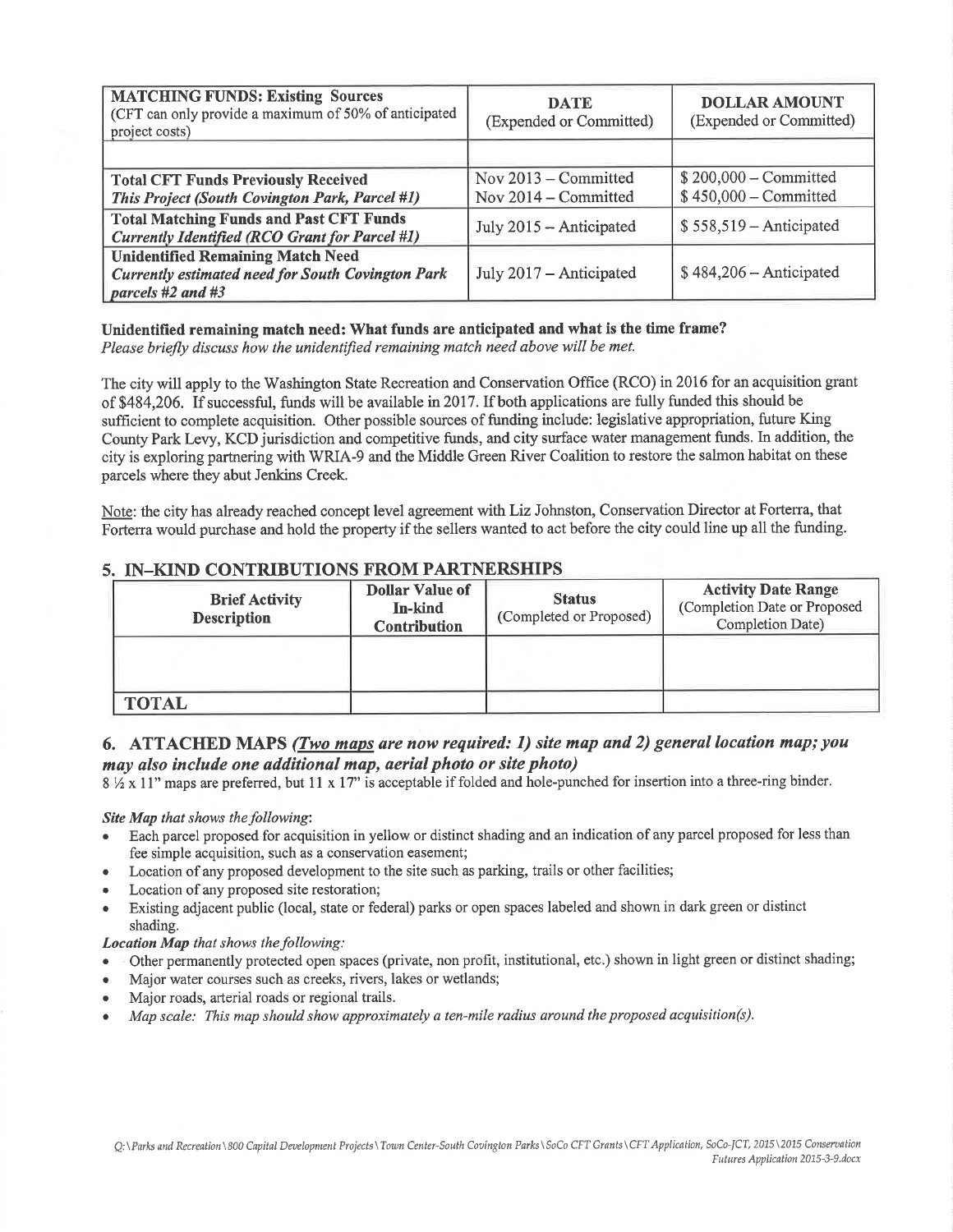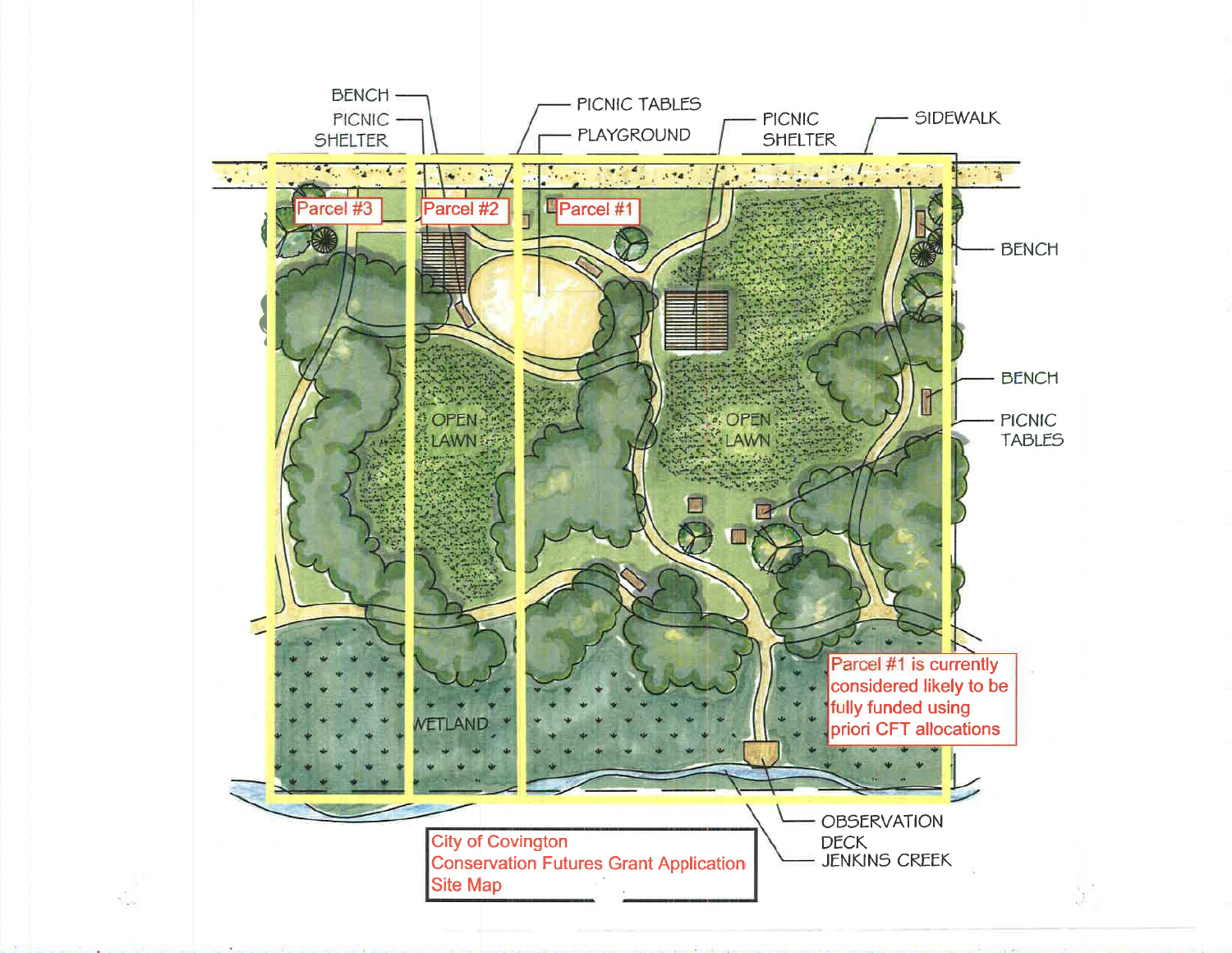